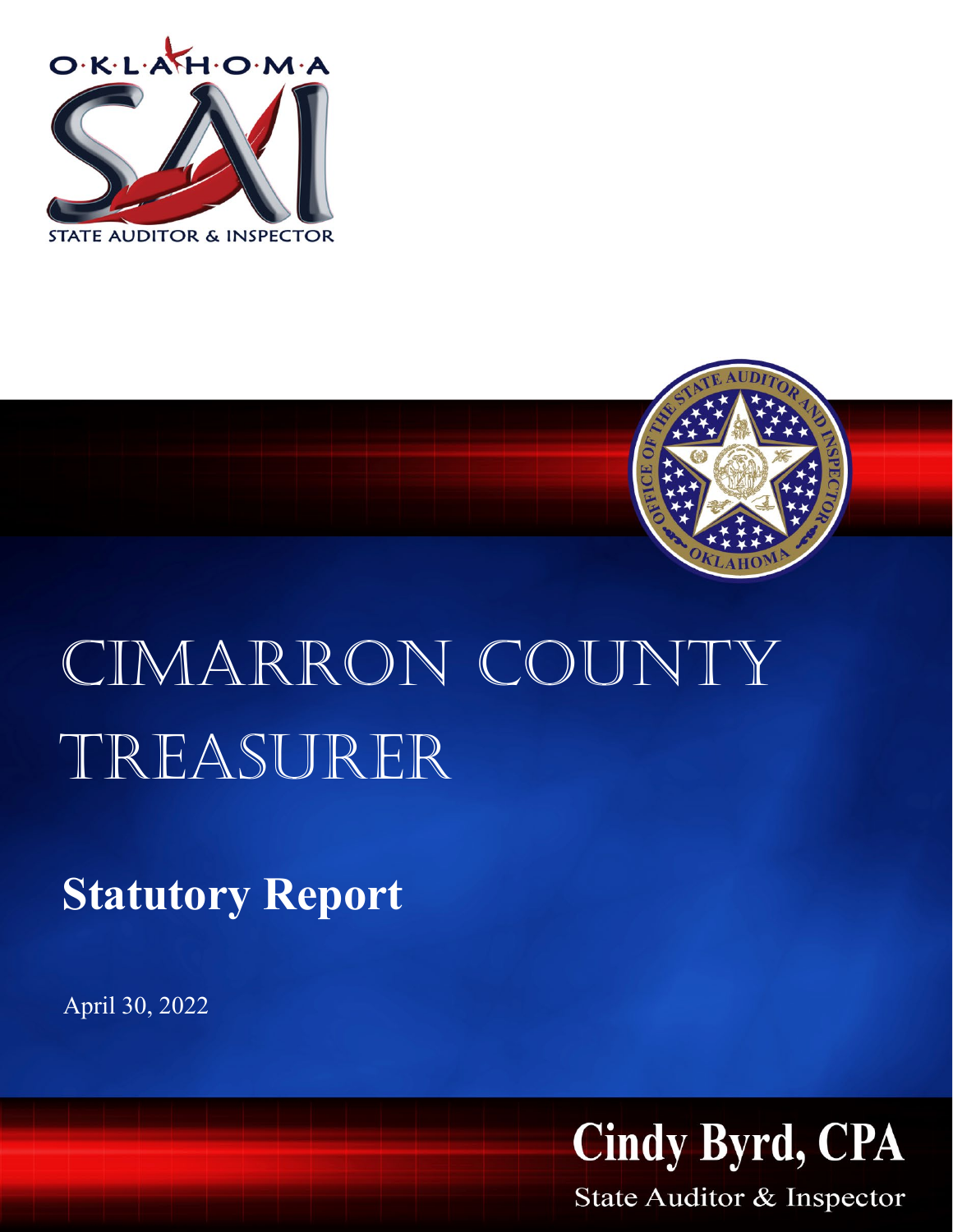## AMY GONZALEZ, COUNTY TREASURER CIMARRON COUNTY, OKLAHOMA TREASURER STATUTORY REPORT APRIL 30, 2022

This publication, issued by the Oklahoma State Auditor and Inspector's Office as authorized by 74 O.S. § 212, has not been printed, but is available on the agency's website (www.sai.ok.gov) and in the Oklahoma Department of Libraries Publications Clearinghouse Digital Prairie Collection (http://digitalprairie.ok.gov/cdm/search/collection/audits/) pursuant to 65 O.S. § 3-114.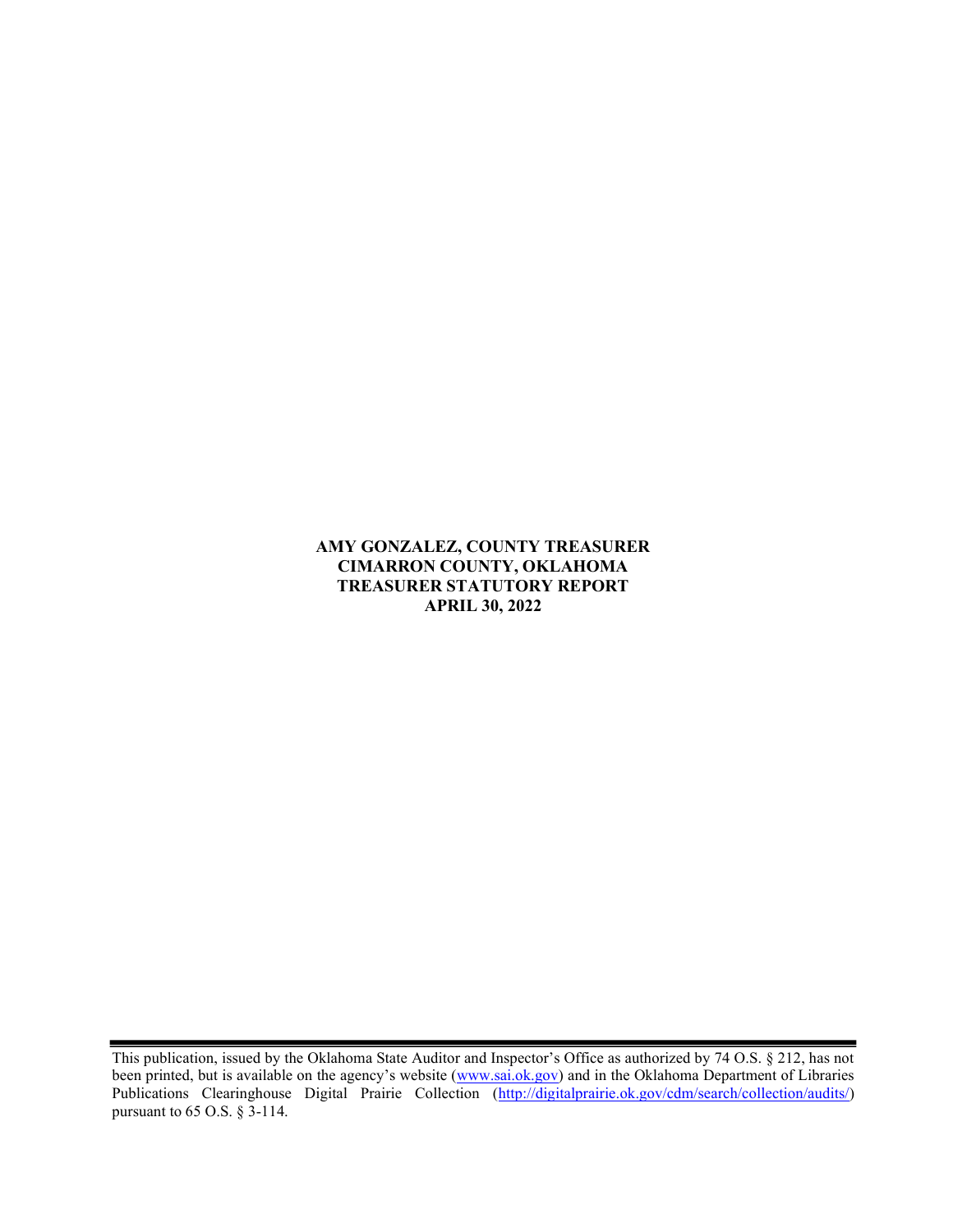

## Cindy Byrd, CPA | State Auditor & Inspector

2300 N. Lincoln Blvd., Room 123, Oklahoma City, OK 73105 | 405.521.3495 | www.sai.ok.gov

June 21, 2022

BOARD OF COUNTY COMMISSIONERS CIMARRON COUNTY COURTHOUSE BOISE CITY, OKLAHOMA 73933

Transmitted herewith is the Cimarron County Treasurer Statutory Report for April 30, 2022. The engagement was conducted in accordance with 74 O.S. § 212.

The goal of the State Auditor and Inspector is to promote accountability and fiscal integrity in state and local government. Maintaining our independence as we provide this service to the taxpayers of Oklahoma is of utmost importance.

We wish to take this opportunity to express our appreciation for the assistance and cooperation extended to our office during our engagement.

Sincerely,

CINDY BYRD, CPA OKLAHOMA STATE AUDITOR & INSPECTOR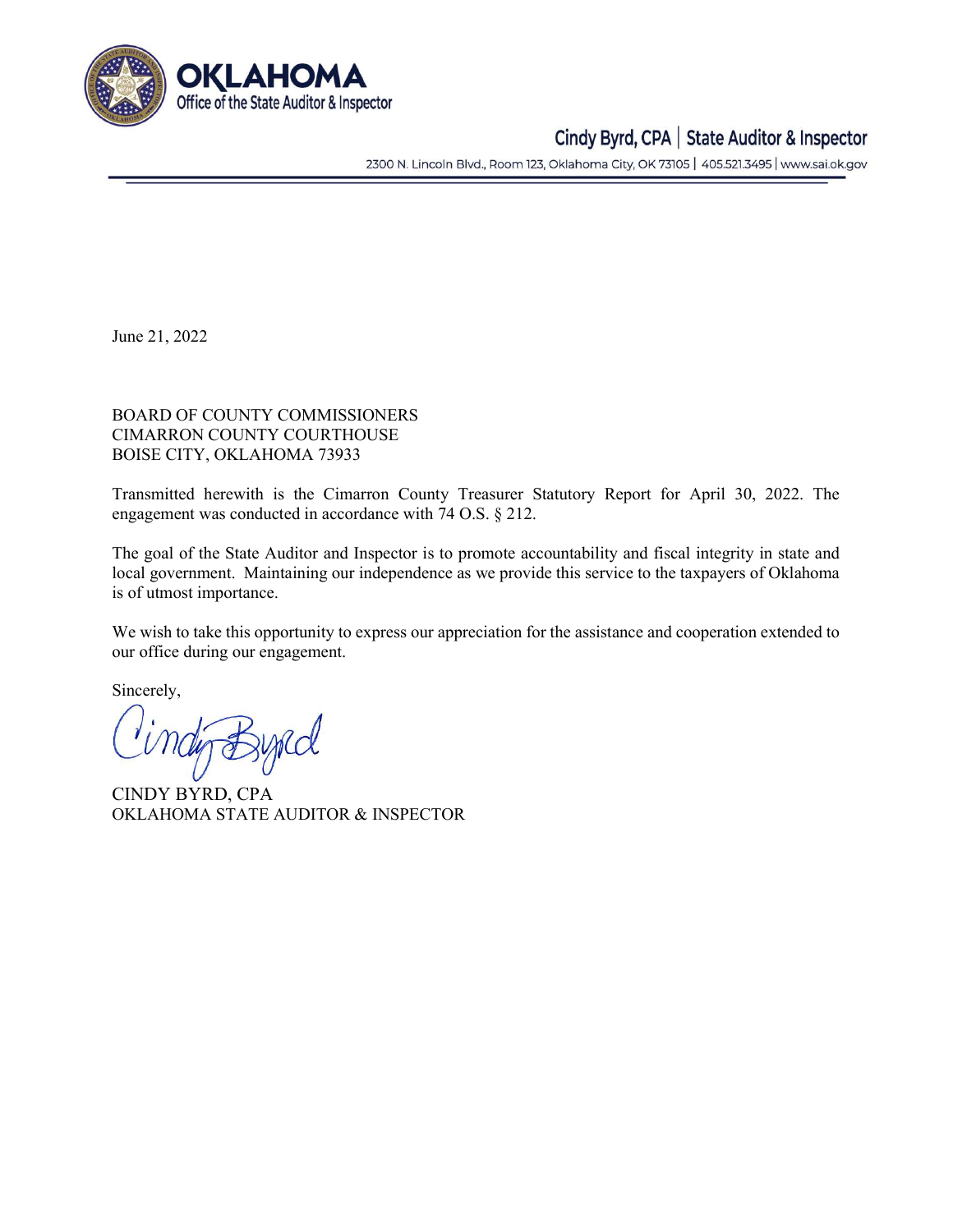

## Cindy Byrd, CPA | State Auditor & Inspector

2300 N. Lincoln Blvd., Room 123, Oklahoma City, OK 73105 | 405.521.3495 | www.sai.ok.gov

Amy Gonzalez, Cimarron County Treasurer Cimarron County Courthouse Boise City, Oklahoma 73933

Dear Ms. Gonzalez:

For the purpose of complying with 74 O.S. § 212, we have performed the following procedures:

- Determine whether bank reconciliations are properly performed, visually verify the certificates of deposit, and confirm the investments.
- Determine whether subsidiary records are reconciled to the general ledger.
- Determine whether deposits and invested funds are secured by pledged collateral.

All information included in the bank reconciliations, the investment ledger, the subsidiary ledgers, and the general ledger is the representation of the County Treasurer.

Our county treasurer statutory engagement was limited to the procedures performed above and was less in scope than an audit performed in accordance with generally accepted auditing standards. Accordingly, we do not express an opinion on any basic financial statement of Cimarron County.

Based on our procedures performed, there were no exceptions noted.

This report is intended for the information and use of the management of the County. This restriction is not intended to limit the distribution of this report, which is a matter of public record.

CINDY BYRD, CPA OKLAHOMA STATE AUDITOR & INSPECTOR

May 31, 2022